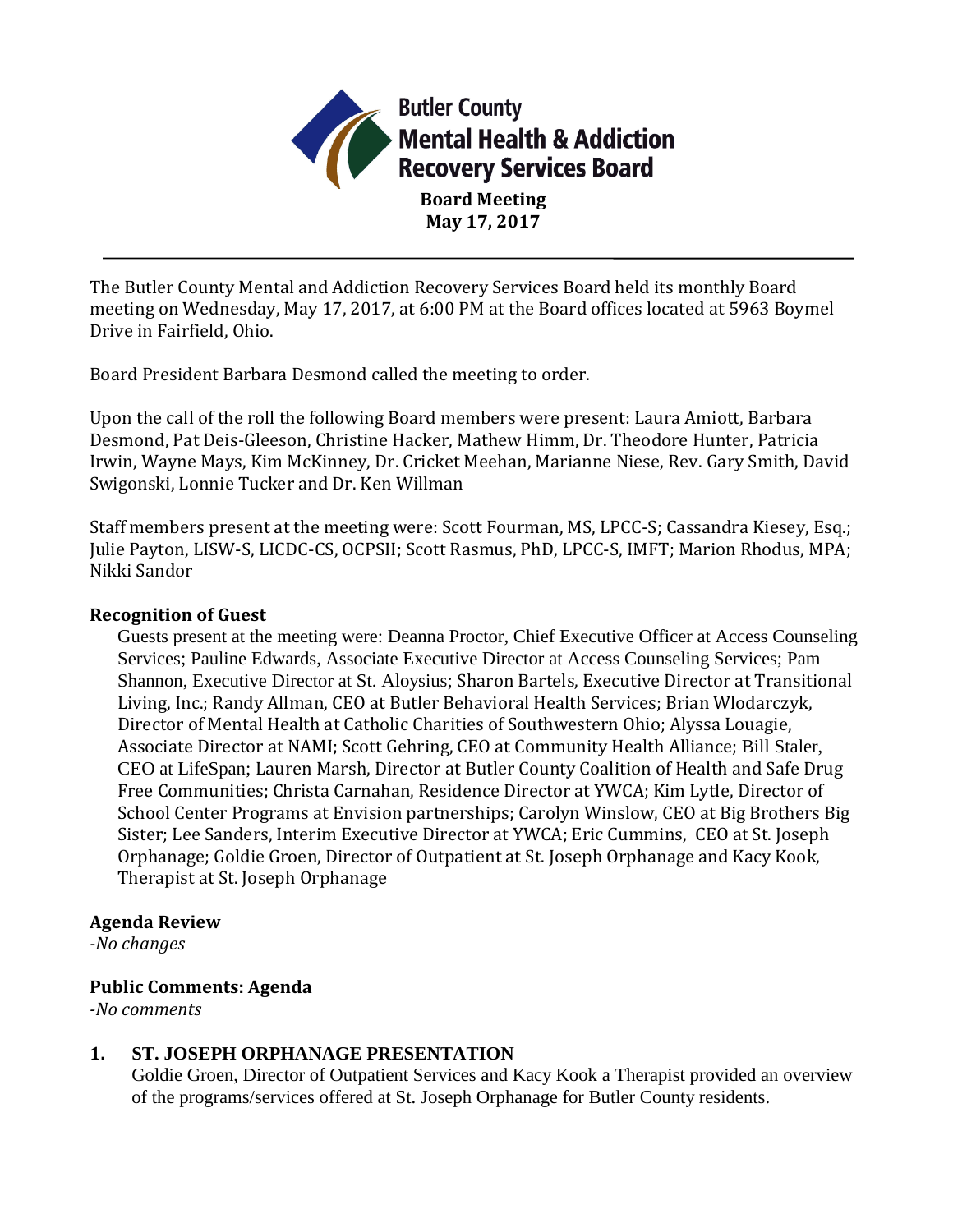## **2. COMMUNICATIONS/ANNOUNCEMENTS**

#### **A. Board President Report**

Ms. Desmond, Board President, provided an overview of what the Board and Board staff have accomplished in the last month. See page 5 for a full report.

# **B. Executive Directors Report**

Dr. Rasmus presented an Executive Director Report and provided an overview of the following topics:

- **a.** Dr. Rasmus provided an overview of BH Redesign noting that monthly meetings with providers continue to take place. Pilot providers will be testing the billing claims in the Medicaid MITS system soon. The current status of it is that the Ohio House of Representatives has endorsed a 6 month delay. The Senate may not be as supportive of a 6 month delay and the Governor can use his line item veto to stop any delay promoted by the legislature.
- **b.** Overview of the article: CNN Money *Who gets hurt and who gets helped if Obamacare is repealed*
- **c.** 2018-2019 Biennial State Budget Update: The state has \$900,000,000 deficit which will potentially affect the \$27 million OACHBA budget platform.
- **d.** Opiate Business Plan/Local Funding Update: Discussions have taken place with the county manager regarding a potential integrated levy and it is looking favorable that a levy will go on the ballet next year.
- **e.** Overview of the article: Tahoe Daily Tribune *Marijuana: It's all about money*

# **3. CONSENT AGENDA**

- **A.** April Board and Executive Committee Meeting Minutes
- **B.** May ARS Committee Meeting and MH Committee Meeting Minutes
- **C.** April Board Meeting Evaluation
- **D.** King Consulting Contract
- **E.** NAMI Sublease Agreement
- **F.** Christina Shaynak-Diaz Contract

*Ms. Irwin motioned to approve the Consent Agenda (items A-F) with the removal of the Board Development Committee Meeting Minutes. Ms. Hacker seconded the motion. The vote carried the motion.*

*Ms. Amiott motioned to approve the Board Development Committee Meeting minutes with the correction that Dr. Willman's name under the attendance be removed and replace with Mr. Swigonski. Ms. Deis-Gleeson seconded the motion. The vote carried the motion.*

# **4. ARS COMMITTEE**

Dr. Willman provided an overview of the May Addiction Recovery Services Committee meeting that was held on May 9, 2017. See the minutes for more details.

# **5**. **MH COMMITTEE**

Mr. Mays provided an overview of the May Mental Health Committee meeting that was held on May 10, 2017. See the minutes for more details.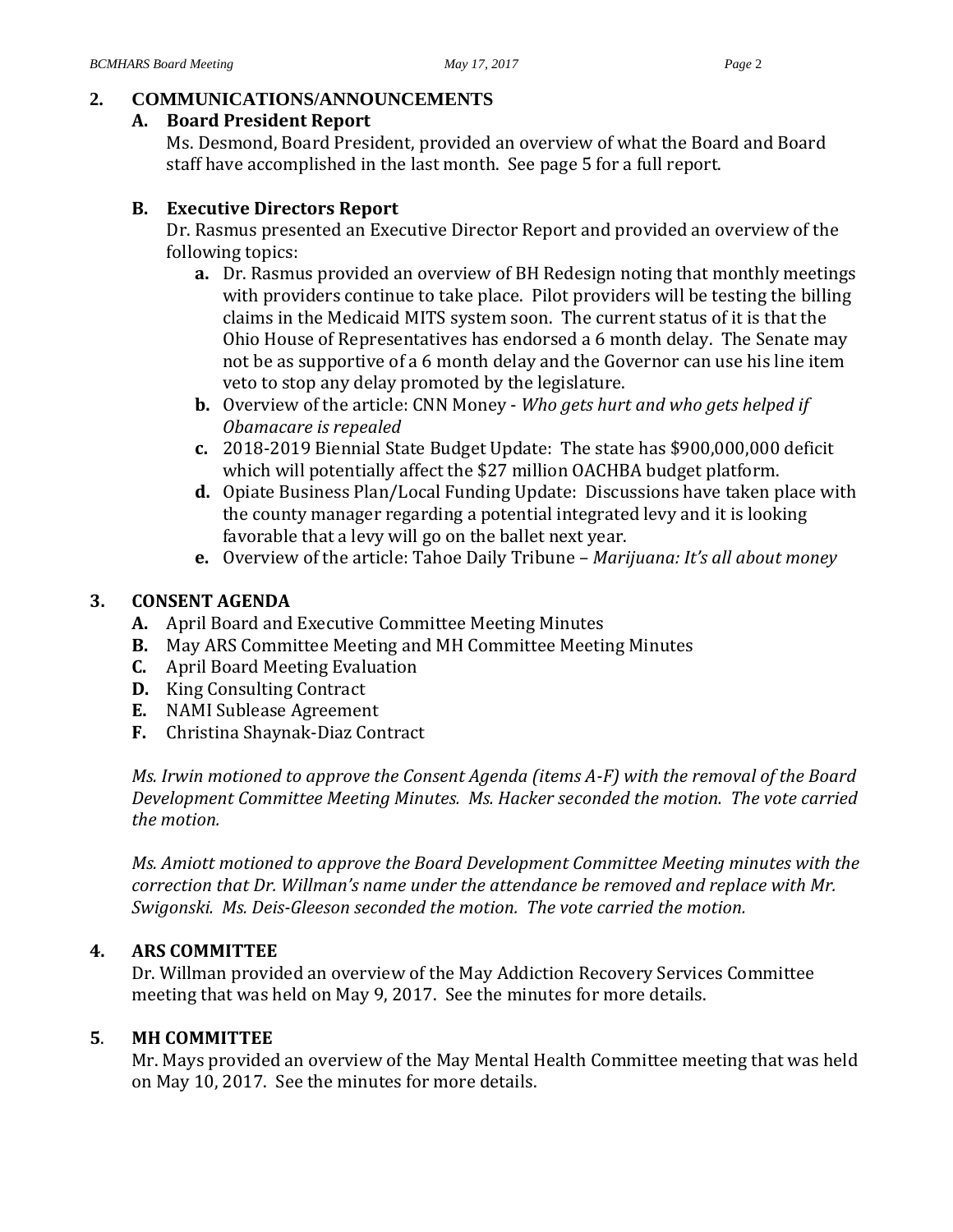#### **6. NEW BUSINESS**

#### **A. Vote on New Board Member**

Board members voted to elect Father Michael Pucke as the 18th Board member.

Mr. Swigonski motioned to approve Father Michael Pucke as the 18th Board member. Dr. Hunter seconded the motion. The vote carried the motion.

#### **B. February Financial Report**

Mr. Rhodus provided an overview of the February financial report which showed that with 66% of the fiscal year expired we have received 50% in revenues, used 62% of board administration funds through expenses and 60% of provider claims have been turned in and paid.

*Mr. Tucker motioned to approve the February Financial Report. Ms. Hacker seconded the motion. The vote carried the motion.*

## **C. Talbert House Budget Revision**

An \$80,000 budget revision is for an adolescent residential service was discussed.

*Mr. Tucker motioned to approve the \$80,000 budget revision for Talbert House. Ms. Amiott seconded the motion. The vote carried the motion.*

## **D. State Hospital Board Statement**

Dr. Rasmus reviewed the letter written to the State Hospital about the need to obtain more beds especially forensic beds. The letter is proposed to be submitted by all Board members and being sent to Director Plouck, State Representatives, Senator Coley, Governor Kasich and Fort Hamilton Hospital.

*Ms. Dies-Gleeson motioned to approve the State Hospital Letter from the Board. Ms. Amiott seconded the motion. The vote carried the motion. All attending Board members signed the document with the Executive Director after the meeting.*

#### **E. Susan Lipnickey Contract**

Susan Lipnickey is the facilitator for the Butler County Opiate Task Force. This is an agreement to extend her contract for an additional year with the amount not to exceed \$6,000.

*Dr. Willman motioned to approve the\$6,000 contract with Susan Lipnickey. Ms. Niese seconded the motion. The vote carried the motion.*

#### **F. Sojourner Lease**

The lease agreement keeps the same rent amount of \$73,080 but is now requiring Sojourner to cover the cost of trash removal by paying Rumpke directly starting next year.

*Mr. Tucker motioned to approve the \$73,080 lease agreement with Sojourner. Mr. Mays seconded the motion. The vote carried the motion.*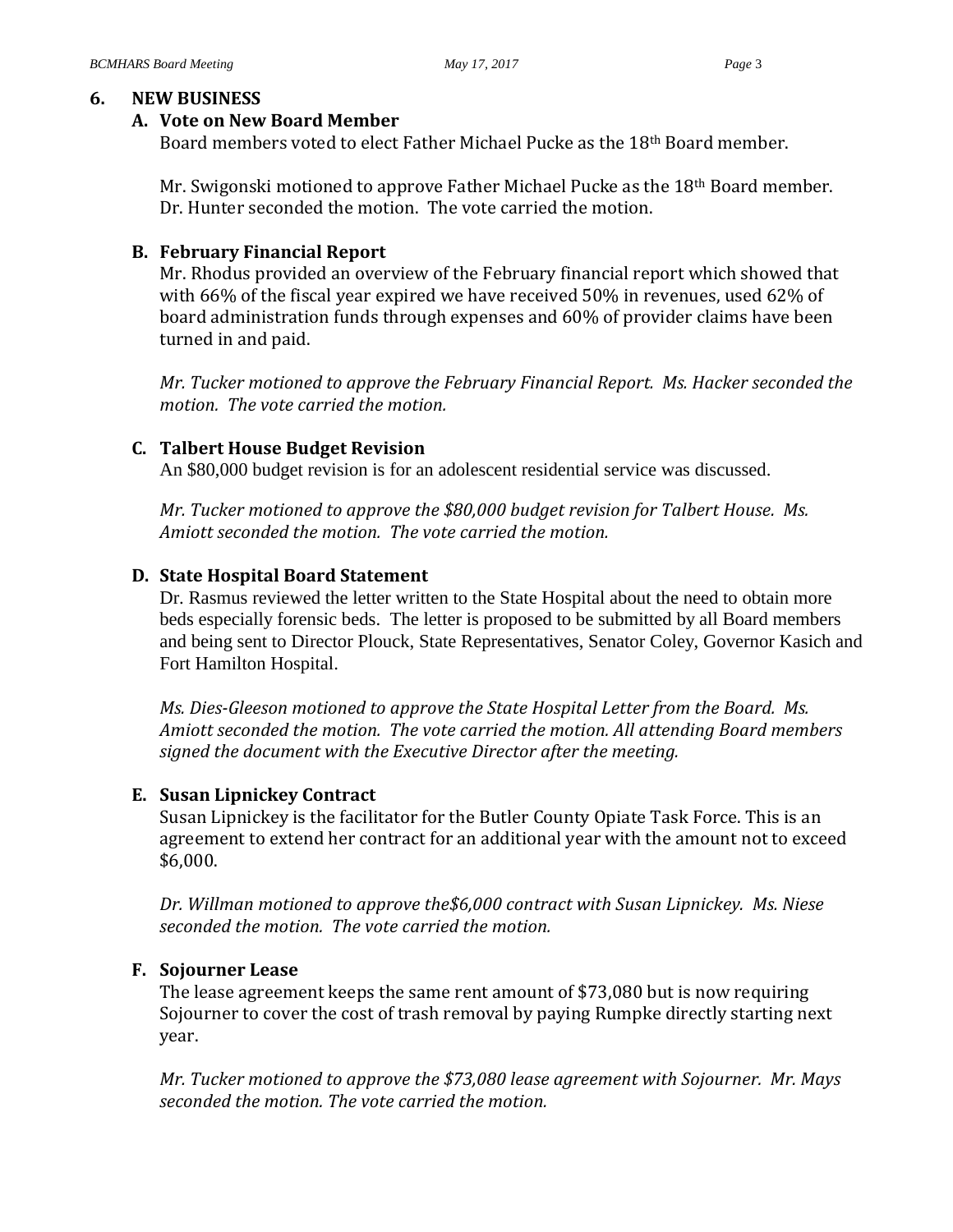# **G. Center for Evidenced Based Practices**

The FY18 contract, in the amount of \$18,000, with Center for Evidenced Based Practices is to continue the dual diagnosis project by providing coaching and consultation services for dual diagnosis providers and board level consultation and training also.

*Ms. Deis-Gleeson motioned to approve the \$18,000 contract with Center for Evidenced Based Practices. Mr. Swigonski seconded the motion. The vote carried the motion.*

# **H. Four Seasons**

The Four Season Environmental Inc. contract is in the amount of \$6,016 for FY 2018 to cover the cost of HVAC maintenance at the Fair Ave property.

*Ms. Hacker motioned to approve the \$6,016 Four Seasons contract. Mr. Swigonski seconded the motion. The vote carried the motion.*

# **I. Dr. Miller**

Dr. Miller is the Chief Clinical Officer for the Board. This is an agreement to extend his contract for an additional year in the amount of \$20,800, in 12 equal monthly installments of \$1,733.33.

*Ms. Amiott motioned to approve the \$20,800 contract with Dr. Miller. Ms. Irwin seconded the motion. The vote carried the motion.*

# **J. Dean Langevin**

Dean Langevin is the Public Relations consultant for the Board. This is an agreement to extend his contract for an additional year with the amount not to exceed \$15,000.

*Ms. Deis-Gleeson motioned to approve the \$15,000 contract with Dean Langevin. Ms. Amiott seconded the motion. The vote carried the motion.*

# **K. McGhee Cleaning**

McGhee Cleaning provides janitorial/cleaning services for the Board office. This is an agreement to extend the contract for an additional year in the amount of \$1,774.43 a month.

*Ms. Deis-Gleeson motioned to approve the \$21,293.16 contract with McGhee Cleaning. Mr. Himm seconded the motion. The vote carried the motion.*

# **L. Strategic Plan Update**

Dr. Rasmus provided an update on the progress being made with the completion of the strategic plan. Currently 98% of the objectives have been completed or are in the process of being completed. Only two items have not yet been addressed because they can't be started until a couple of other items are 100% complete.

# **M. State Hospital Report**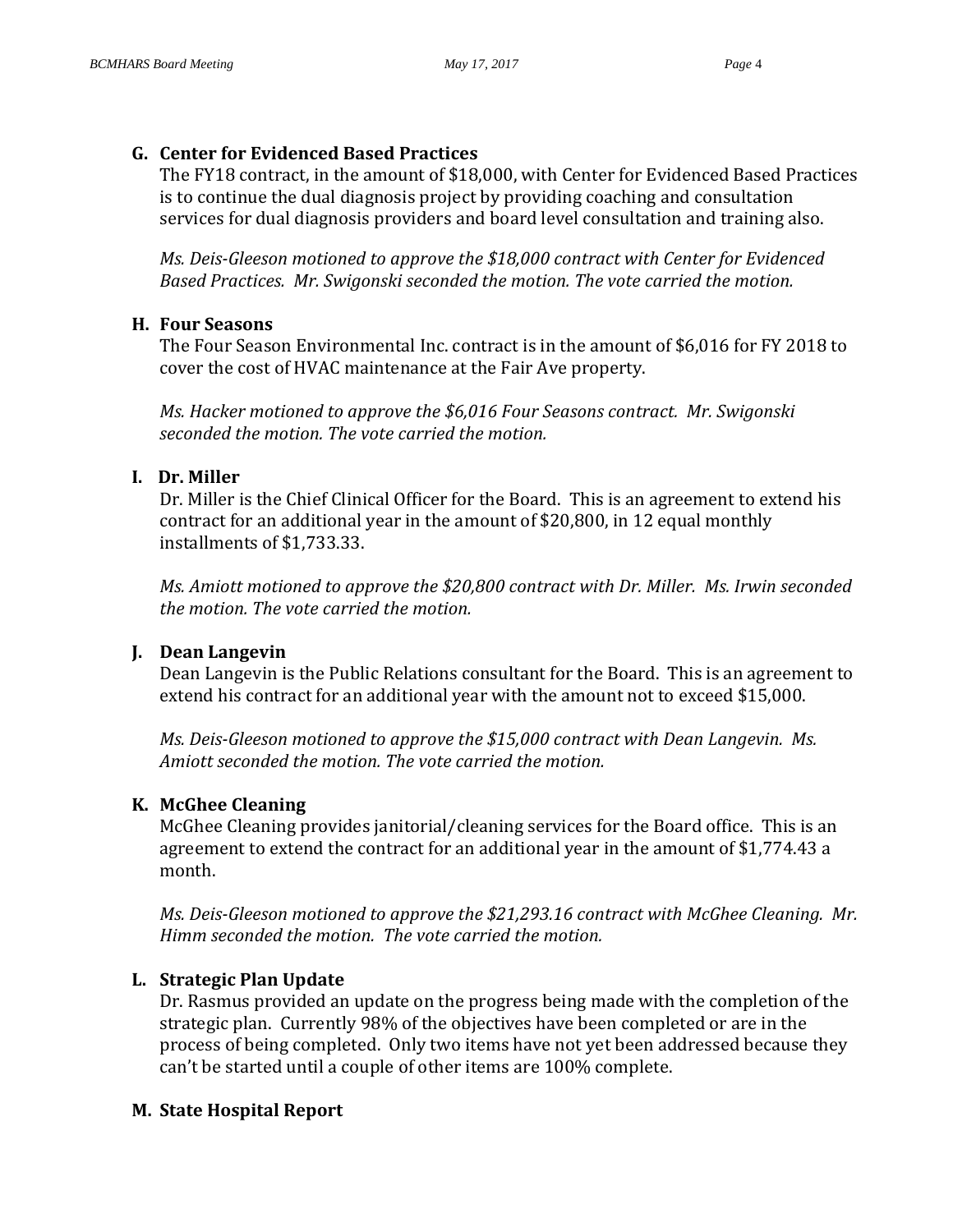Mr. Fourman reviewed the April State Hospital report and noted that there were 5.6 civil beds and 12.1 forensic beds used by Butler County residents in the state hospital for the month of April 2017.

## **N. Executive Director Annual Evaluation**

Dr. Rasmus provided an overview of his self-evaluation. All Board members are asked to fill out an evaluation of Dr. Rasmus and return it to the Board office. Ms. Desmond will compile all of the evaluations for review and discussion during executive session in the June Board meeting.

## **O. Vouchers and Payments Made by Direct Deduction**

Listed were all of the Voucher Approvals and Direct Deductions for the months of April.

*Ms. Amiott motioned to approve the May Vouchers and Payments made by Direct Deduction in the month of May. Mr. Mays seconded the motion. The vote carried the motion.*

# **7. GUEST/BOARD COMMENTS**

## **8. ADJOURNMENT**

# **President's Message 5/17**

Our Board is an active Board and not just a sitting Board.

Every month this becomes more evident. Since our April Meeting we have accomplished a great deal and have a lot to look forward to.

- As always our ARS and MH committees met and we seem to always have members not assigned to these committees in attendance. That is very good thing and even though the committee members only make recommendations we have great input and a wealth of experience. When was the last time that you heard someone say that I am going to a meeting because I want to be there?
- The ARS Committee is working on creating and fine tuning a Marijuana Position Statement. Dr. Willman will share the work of Dave Swigonski, Ben Heroux, Marianne Niese along with Lonnie Tucker, Kim McKinney, Pat Deis-Gleeson, Mat Himm and I. Dr. Rasmus, Julie Payton and Tiffany Lombardo also served as strong voices in the important endeavor.
- The MH Committee led by Wayne Mays met to further their Transportation Survey findings. All of our agencies find Transportation, specifically Transportation that is dependable, a problem for many of our Butler County consumers. In the past, Transportation deficiencies was talked about but not addressed. UTS provided a draft user guide to the MH committee. The MH committee has prepared suggested changes and